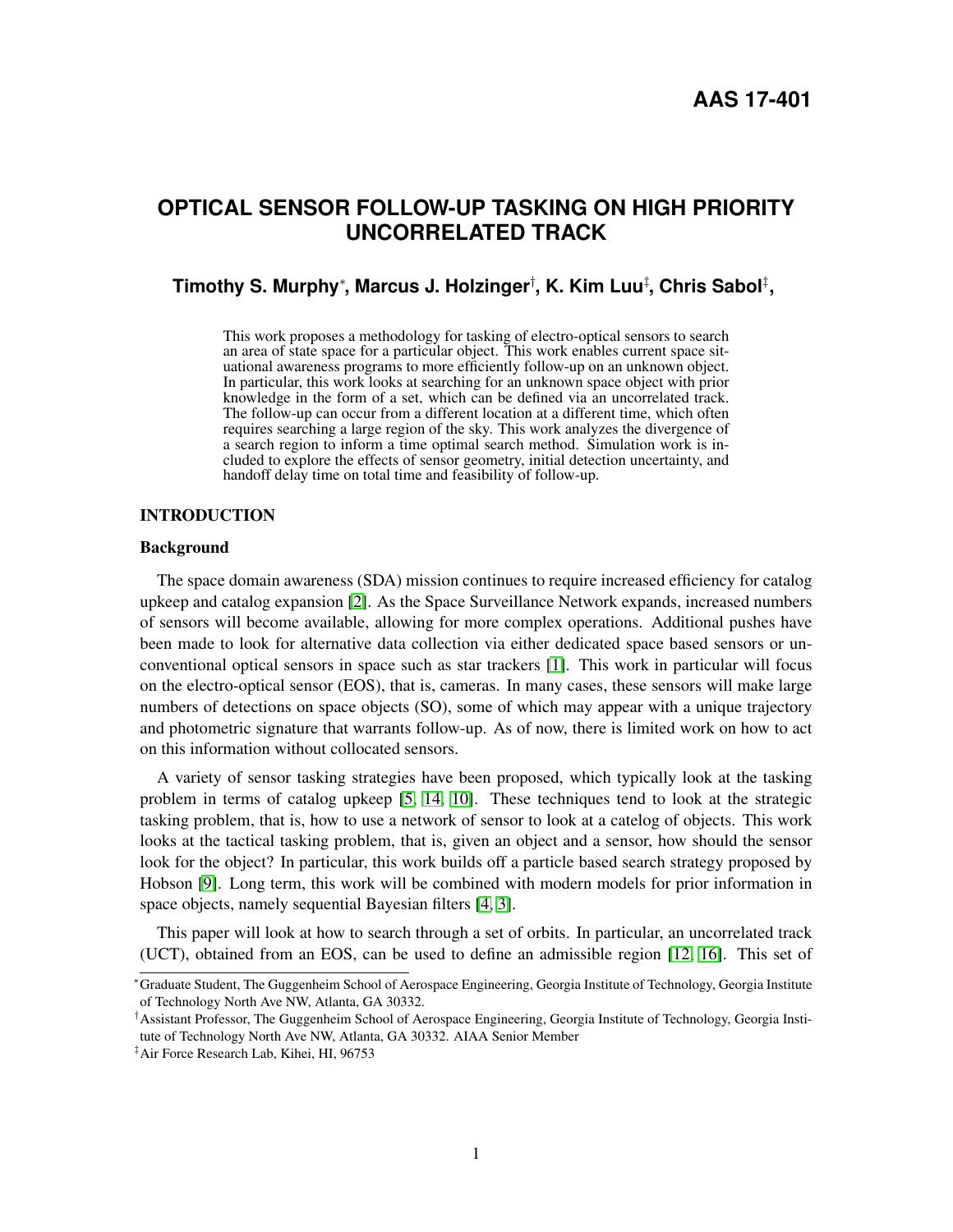orbits can be propagated and projected into the field of regard of new sensors. In general, this region can be much larger than the field of view of a sensor, and requires multiple observations [\[7\]](#page-16-9). Existing methods are based on a greedy maximum probability observation technique, which looks at observing the densest region of probability [\[8\]](#page-16-10). The biggest problems facing this technique are how to choose an optimal trajectory, and what type of optimality is desirable. This paper argues that time optimality is the highest priority. Many SDA sensor systems have a problem of too many objects and not enough sensors, making time on high sensitivity sensors a priority. When searching a set of orbits, there typically is no maximum probability observation that makes sense. Furthermore, when searching a PDF, a greedy maximum probability observation may take significantly more time if an object appears on the fringes of the PDF. Finally, an EOS can be prone to false detections; it is typically more wise to search the entire follow up space than to trust the first detection that is made.

This optimization problem is the covering salesman problem (CSP), a variation of the traveling salesman problem [\[6\]](#page-16-11). The CSP looks for the optimal path to take between a series of points such that every point, or a point within a limiting distance, is visited. The tasking problem outlined above has a further complication over the classic CSP, in that the points to be visited have dynamics, and typically spread out as time passes. This problem will in general be NP-hard, and obtaining optimal solutions is difficult. This paper will therefore both attempt the time optimal optimization, but also develop tools that can efficiently analyze the search. Once an observation is made, there exist a variety of techniques for making correlation [\[18\]](#page-17-1). This problem is also relevant to allowing noncollocated EOS to observe a single object simultaneously for fast orbit determination [\[13\]](#page-16-12). This work looks at the feasibility of different handoff techniques.

#### Broad Categories of Search

This paper acknowledges two categories in which the search described in this paper would be useful. The first is the problem of how to search an area of state space in order to maintain custody of objects in it. In order to protect a certain asset, it is useful to be able to assure that the set of intercept orbits does not contain a hostile threat. There are a variety of other ways to pose this problem, but the common theme is constantly searching a large set of orbits to find previously unknown objects.

The second type of search is to perform follow up on an object where its location is not entirely known. A prime example of this is the follow up on an object with a prior characterized by an admissible region. This can be broadened to searching for debris after a break up event, to search for an object that has maneuvered, and reacquisition of an catalog object with sufficiently large uncertainties. If the search region for this object is large, the search strategies may be similar to that of the custody problem, while for a small search region it becomes more feasible.

#### Methodology

The first requirement is an analytic formulation of the problem. An EOS tasking scheme will be thought of as a series of observations taken at a series of fixed angular coordinates. These discrete task locations can consist of any number of observations taken at any locations in any order. Quantities like exposure time and number of observations taken at each location could be varied, as well as characteristics of the sensor, though this particular work fixes these quantities for simplicity. This paper will assume for simplicity that if a sensor looks in the direction of an object, the object is detected. In other words, missed detections are not considered. As this work matures, a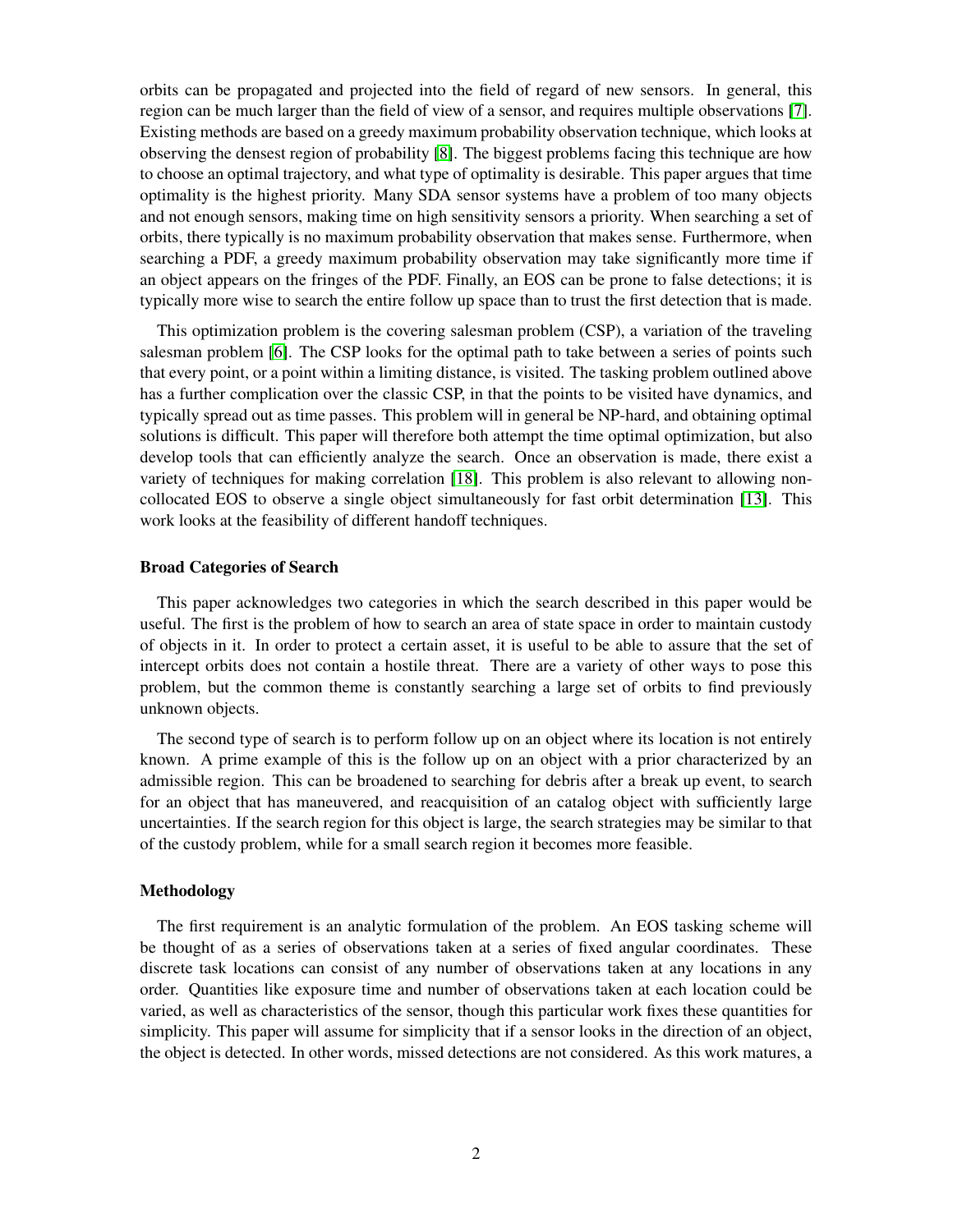believe and plausibility filter will be incorporated into the search algorithm to better quantify missed detections and false detections.

An analysis on divergence of a search region is presented. By integrating over the divergence of the velocity vector field, the rate of change of the area of a region can be calculated. A region of high divergence will grow quickly, increasing the total number of observations needed to observe it. The implication is, a time optimal algorithm will prioritize high divergence. The goal of this analysis is to provide physical insight into search region divergence and to develop a way exploit instantaneous divergence to develop better search.

An optimization cost function is then proposed as a way to choose a trajectory. This work will look to minimize the amount of time spent searching for the object, while attempting to scan the entire search area defined by prior information. Due to the high dimensional and non-convex search space, this optimization can be difficult to successfully implement. A second cost function which looks at maximizing the divergence at a given time step is also proposed. This cost function is suited for a finite time horizon control approach.

The specific optimization algorithm is a variation on simulated annealing [\[11\]](#page-16-13). Because the number of necessary observations determines the size of the state space that must be searched, for long trajectories this optimization becomes infeasible. Instead, the algorithm optimizes each observation along the trajectory in a cycle. The number of observations is preset for this work, as no effective way of varying this number has been found.

In order to test the optimization algorithm, and illustrate its performance behavior to the reader, a series of increasingly complex tests are presented. First, a simple scan of a section of sky is considered. This test case illustrates algorithm convergence and performance, without including performance issues due to a difficult design space. Second, a full handoff scenario is presented. This test case illustrates the difficulty of the tasking problem and the optimization performance on a large, multi-modal, dynamic design space. This test case is also used to present results on the divergence calculation.

A series of simulations are presented, primarily to explore the feasibility of different handoff configurations. The primary independent factors being examined are uncertainty of initial detection, number of follow-up sensors, and geometry of both the sensors and SO. In particular, the geometry of sensors encompasses a large region of varying orbits and relative geometry which is hard to quantify but extremely important to handoff performance and feasibility.

## **THEORY**

#### Notation and Background

Consider a search region,  $S(t) \subset \mathbb{R}^6$ . For this paper, the search region elements are assumed to be orbits consisting of position and velocity at a given time,  $\mathbf{x}(t) = [\mathbf{r}^T(t), \mathbf{v}^T(t)]^T \in \mathbb{R}^6$ . This search region could be defined in a variety of ways, including from an admissible region, by defining a region of state space to protect, etc. Note that this region is time varying, according to orbital mechanics; the time notation will be dropped unless explicitly necessary.

This paper requires representing orbits within the field of regard of a sensor. An orbit, x, can be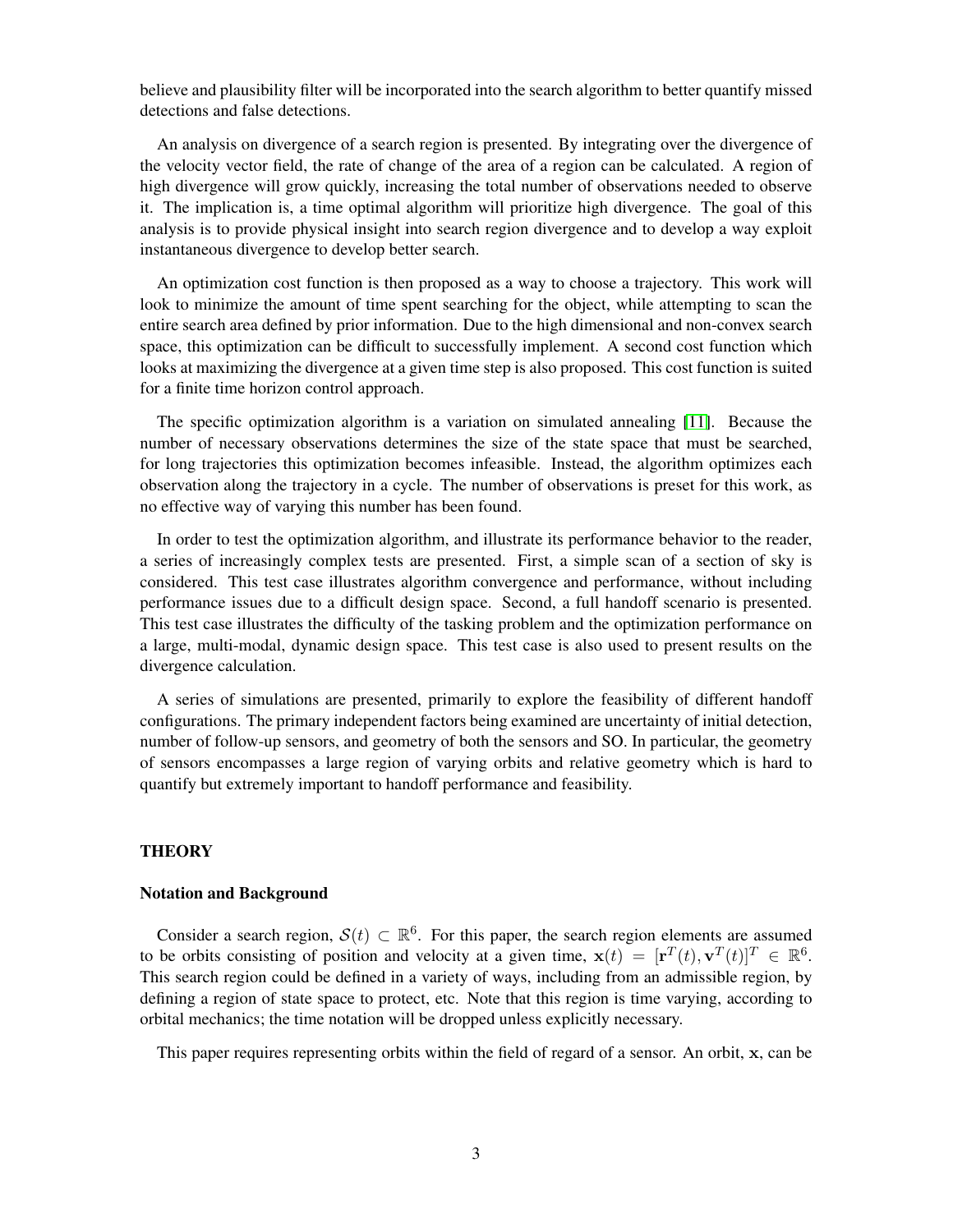

<span id="page-3-0"></span>Figure 1. Example of a tasking trajectory over a portion of the sky

partitioned into three sub-components, based on notation used in [\[16\]](#page-17-0),

$$
\mathbf{x} = [\mathbf{x_d}^T, \dot{\mathbf{x_d}}^T, \mathbf{x_u}^T]^T
$$
 (1)

$$
\mathbf{x}_d = [\alpha, \delta]^T \tag{2}
$$

$$
\dot{\mathbf{x}}_d = [\dot{\alpha}, \dot{\delta}]^T \tag{3}
$$

$$
\mathbf{x}_u = [\rho, \dot{\rho}]^T. \tag{4}
$$

This notation for an optical observer distinguishes between the components instantaneously observed,  $x_d$ , the components observed through multiple measurements,  $\dot{x}_d$ , and the components which are unobservable,  $x<sub>u</sub>$ . This notation can be generalized to any sensor type.

To find a time optimal tasking scheme, a mathematical model must be developed for the system. A sensor is tasked to observe multiple points in the sky, at different time steps, represented by  $u(k) = [\alpha(k), \delta(k)] \in S(2)$ . Note that  $S(2)$  is the unit sphere and is the space in which all angle pairs exist. Because of the many factors that contribute to when an observation takes place, time steps are not necessarily equally spaced, but at arbitrary but known times. The full observation campaign is represented as a pair of vectors of pointing angles,

<span id="page-3-2"></span>
$$
\mathbf{U} = [\alpha, \delta] \tag{5}
$$

where the entire campaign consists of  $N$  observations. This is illustrated in Figure [1.](#page-3-0) An EOS makes a detection (or does not) by taking a series of images in a certain location in the sky. The time spent attempting a detection at time step k, will be represented by  $t<sub>I</sub>(k)$ . Once these series of images have been taken, the EOS slews to a new location. Because every sensor mount is different, an arbitrary function,  $f_t(\alpha(k), \delta(k), \alpha(k+1), \delta(k+1))$ , represents the time it takes a particular sensor to slew from location 1 to location 2.

A requirement for successful search is that every part of  $S(t)$  is observed, requiring a full coverage constraint. Each observation is taken at a location and time in the sky,  $\mathbf{u}(k)$ , which observes a conical region of state space,  $\mathcal{O}(u)$ . At each time step, a section of the search space is observed, giving

<span id="page-3-1"></span>
$$
\mathcal{S}(t(k+)) = \mathcal{S}(t(k-)) \setminus \mathcal{O}(u(k))
$$
\n(6)

where  $k$  is the time step. This casts the full observation requirement as attempting to reduce the search space  $S$  to the null set. It should be noted that this constraint can be analytically incorporated into admissible region theory. An admissible region is an intersection of a series of sets, each defined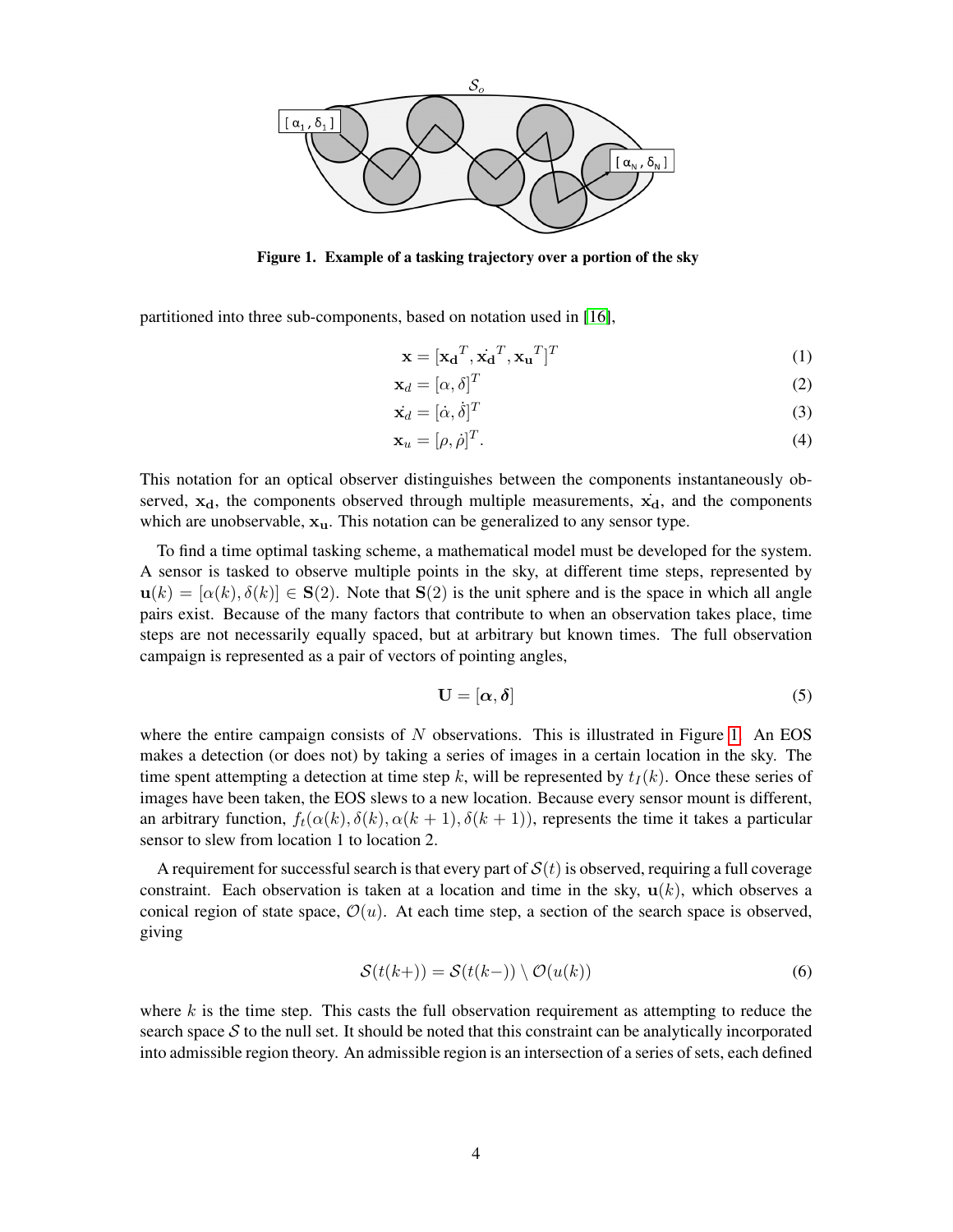in terms of a constraint,

$$
A = \bigcap A_j \tag{7}
$$

$$
A_j = \{ \mathbf{x}_u \in \mathbb{R}^u : g_i(\mathbf{x}_u; \mathbf{x}_d, \mathbf{x}_d, \mathbf{k}) \le 0 \}
$$
\n
$$
(8)
$$

where  $g_i$  is a constraint and  $k$  is a parameter vector. When a particular region is observed an no detection is made, it can be assumed that a particular region does not contain the object. This defines a new admissible region,

$$
A_j = \{ \mathbf{x}_u \in \mathbb{R}^u : \phi(\mathbf{x}_u; \mathbf{x}_d, \mathbf{x}_d, t_o, t) \notin \mathcal{O}(u) \}
$$
(9)

which in essence removes whatever section(s) of an admissible region that intersect a particular observation.

#### Search Area Divergence

What this section looks to determine is both the growth rate of a search region as seen by a particular sensor, and the local regions of expansion and contraction. This section will focus on calculation while the following section will focus on how these calculations can be used to analyze a search region. Assume that an observer, located at  $o(t_o)$ , wants to take an observation in this search space at time  $t<sub>o</sub>$ . First, the search space must be propagated to the appropriate time, via the flow function,

$$
\mathcal{S}(t_o) = \phi(\mathcal{S}(t); t_o, t) \tag{10}
$$

which is calculated by integrating orbital mechanics. Next, the search space must be propagated into the field of regard of a sensor, through some measurement function h,

$$
[\mathbf{x_d}^T, \dot{\mathbf{x_d}}^T]^T = \mathbf{h}(\mathbf{x})
$$
\n(11)

$$
\mathcal{S}_o = \{ [\mathbf{x_d}^T, \mathbf{x_d}^T] : [\mathbf{x_d}^T, \mathbf{x_d}^T] = \mathbf{h}(\mathbf{x}), \mathbf{x} \in \mathcal{S} \}.
$$
 (12)

The function h maps to  $[\mathbf{x_d}^T, \mathbf{x_d}^T]^T$ , the components an observer can measure, while the notation  $h_{\alpha}$  will be used to represent the the component of h which calculates just  $\alpha$ .

In order efficiently search an area, it would be useful to quantify the expansion of a particular point or region of the sky. The expansion is mathematically captured by the divergence of the angular rate,  $\dot{x}_d$ , with respect to angular position,  $x_d$ . For an optical sensor, this is more simply,

$$
\text{Div} = \nabla_{\mathbf{x_d}} \cdot \dot{\mathbf{x_d}} = \frac{d\dot{\alpha}}{d\alpha} + \frac{d\dot{\delta}}{d\delta}.
$$
 (13)

Figure [2](#page-5-0) shows the divergence changing over a region.

There are two primary concerns with this calculation. First, because an arbitrary search region is being projected into a subspace, multiple orbits, with multiple velocities could all project to a single  $x_d$ . This gives a vector field with multiple, and possibly infinite, values at each point. Second, even if the vector field is defined, these derivatives are being calculate based on a set of orbits defined at a previous time, which requires a state transition matrix for every point.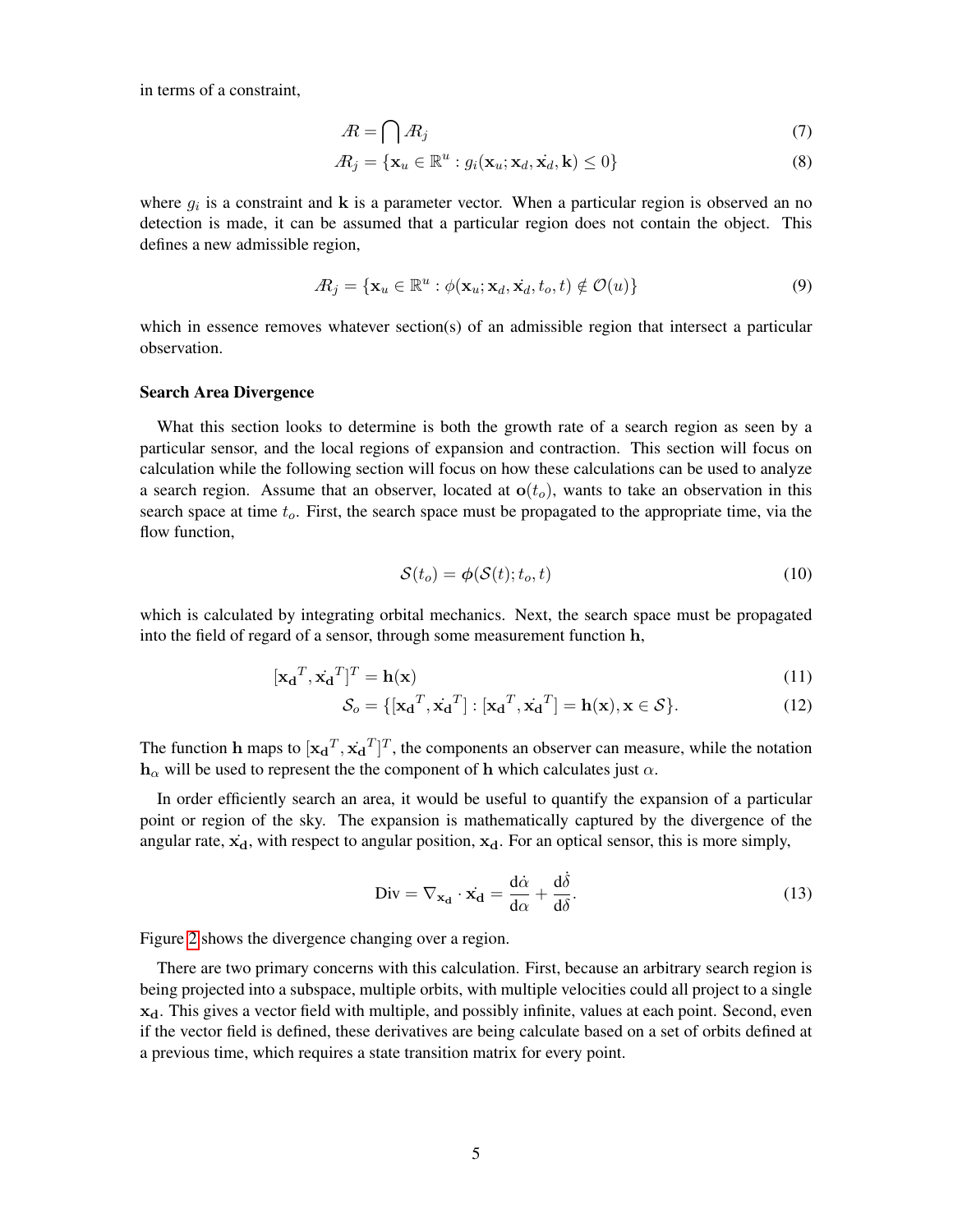

<span id="page-5-0"></span>Figure 2. Vector field of  $\dot{\alpha}$  and  $\dot{\delta}$  as they vary with  $\alpha$  and  $\delta$ 

For expansion of a search region as a whole, these problems can be side stepped using Green's Theorem. To review, Green's theorem states that for functions A and B defined over a region  $\mathcal{S}_o$ , with boundary  $\partial S_o$ ,

$$
\oint_{\partial S_o} (A dx + B dy) = \int \int_{S_o} \frac{\partial A}{\partial x} - \frac{\partial B}{\partial y} dx dy.
$$
\n(14)

By setting  $A = \dot{\alpha}, B = -\dot{\delta}, x = \alpha$ , and  $y = \delta$ , this integral implies that the total divergence over the an area is equal to the line integral over the boundary of the orthogonal component of the vector field.

For measuring local areas of divergence within a search region, the Green's Theorem approach provides some insight. In many scenarios, an entire search region may move through the field of regard with some mean velocity,  $\dot{x_d}$ . This mean velocity will act uniformally on a line integral and will therefore integrate to zero. By calculating the orthogonal component of  $\dot{x_d} - \dot{x_d}$  along the boundary,  $\partial S_o$ , the local growth or recession of the boundary can be approximated.

When considering a prior set defined by two dimensional manifold, further analysis is possible. An admissible region formed from optical observations is an example of a useful two dimensional manifold of orbits. Such a manifold can be projected though h into the field of regard and form a reasonable vectorfield. Due to manifold folding, finitely many orbits could project to a single  $x_d$ , but with differing values for  $\vec{x}_d$ . First consider the case such that no folding has occurred and each  $x_d$  has a single  $x_d$ . The search space  $S_o$  can be arbitrarily partitioned into m sub regions,

$$
\mathcal{S}_o = \bigcup^m \mathcal{S}_o^i \tag{15}
$$

$$
\emptyset = \mathcal{S}_o^a \cap \mathcal{S}_o^b \ \forall \ a \neq b \tag{16}
$$

where  $S_o^i$  are the non-overlapping partitions. The integral over divergence can be calculated for each partition using Green's theorem. This allows an analytic calculation of local areas of expansion or contraction over the manifold.

If folding occurs, finitely many vector fields, say n, may be defined over a partition,  $\mathcal{S}_o^i$ . Calculating divergence becomes difficult as there are multiple values for divergence at any given point. This paper proposes defining an upper bound to the divergence based on maximum possible line integral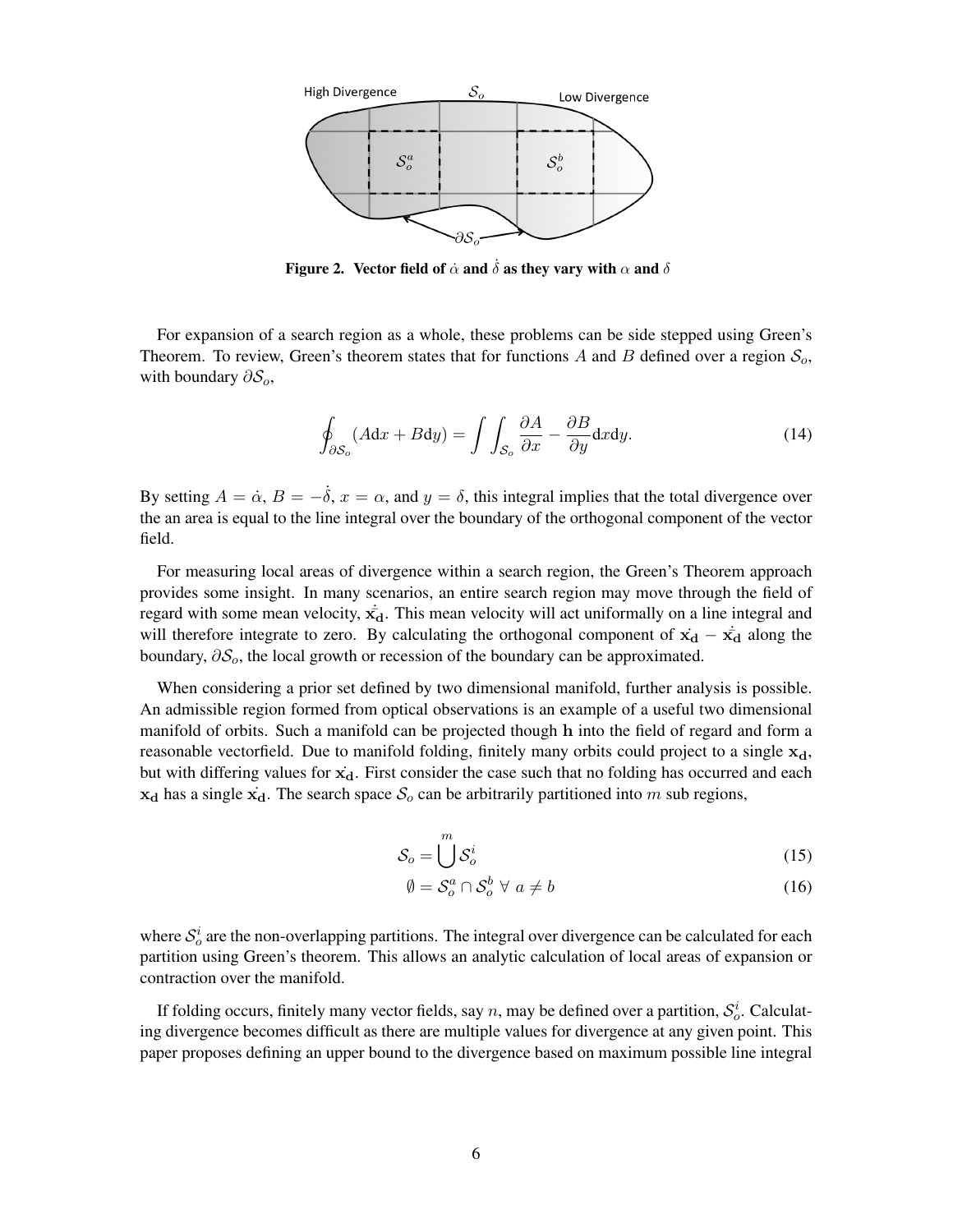from a combination of vector fields. Given a series of vector fields,  $\dot{x_d}^j$  defined over  $x_d$ ,

$$
\oint_{\partial S_o} (\dot{\alpha}^j \mathbf{d}\alpha + \dot{\delta}^j \mathbf{d}\delta) = \oint_{\partial S_o} \dot{\mathbf{x_d}}^{jT} \mathbf{d}\mathbf{x_d} \n\leq \oint_{\partial S_o} \max_{j \in [1, n]} (\mathbf{x_d}^{jT} \mathbf{d}\mathbf{x_d})
$$
\n(17)

where the maximum chooses the vector field with the largest outward orthogonal component at any given point. This integral will be larger than any other piece-wise combination of vector fields and will therefore err on the side of caution. This same method can be used for an infinite continuum of orbits, by replacing the maximum with a supremum. As of now, this supremum is only calculable through brute force methods. Further analysis of this supremum will be explored in a future paper.

The last question is this section explores is the determination of the boundary. Because the vector field of  $x_d$  must be defined on this boundary, the orbits associated with the boundary are needed as well. This region which will be denoted by  $\partial S$  is defined as

$$
\partial \mathcal{S} = \{ \mathbf{x} \in \mathcal{S}(t_o) : \mathbf{h}(\mathbf{x}) \in \partial \mathcal{S}_o \}
$$
(18)

$$
= \mathbf{h}^{-1}(\partial \mathcal{S}_o). \tag{19}
$$

Note that  $\partial S$  is an abuse of notation as it is not the boundary of the region  $S_0$  and may not even lie along the boundary. If no folding occurs for a 2 dimensional manifold, the original boundary of the manifold will be associated with the projected boundary.

#### Exploitation of Divergence

This section focuses on how to use divergence to analyze different search regions. The divergence integral represents the instantaneous rate of change of the area of a region,

<span id="page-6-1"></span>
$$
2\frac{d}{dt}|\mathcal{S}_o| = \frac{d}{dt} \int \int_{\mathcal{S}_o} 2d\alpha d\delta
$$
  
= 
$$
\frac{d}{dt} \int \int_{\mathcal{S}_o} \frac{\partial}{\partial \alpha} \alpha + \frac{\partial}{\partial \delta} \delta d\alpha d\delta
$$
  
= 
$$
\int \int_{\mathcal{S}_o} \frac{\partial}{\partial \alpha} \dot{\alpha} + \frac{\partial}{\partial \delta} \dot{\delta} d\alpha d\delta.
$$
 (20)

where  $|\cdot|$  is a measure of the area of a region, measured in steradians. Given a particular sensor, o, over every integration,  $t_I$ , an known area of the sky can be observed,  $\mathcal{O}_o(\mathbf{u}(k))$ . Then the total change in search region area can be calculated at each time step as,

$$
|\mathcal{S}_o(t(k))| \approx |\mathcal{S}_o(t(k-1))| + \frac{\mathrm{d}}{\mathrm{d}t} |\mathcal{S}_o(t(k-1))|(t(k)-t(k-1)) - |\mathcal{S}_o(t(k)) \cap \mathcal{O}_o(\mathbf{u}(k))|.
$$
\n(21)

which can easily be show through a Taylor series expansion, ignoring higher order terms. Note that this equation is explicitly dependent on the proposed search trajectory, or control input, U. If U is totally ineffective,  $|S_o(t(k+1)) \cap \mathcal{O}_o(u(k+1))| = 0$  for all k, and the resulting area growth by  $t(k)$  would be

<span id="page-6-0"></span>
$$
|\mathcal{S}_o(t(k))| \approx |\mathcal{S}_o(t(0))| + \frac{\mathrm{d}}{\mathrm{d}t} |\mathcal{S}_o(t(0))|(t(k) - t(0)).
$$
\n(22)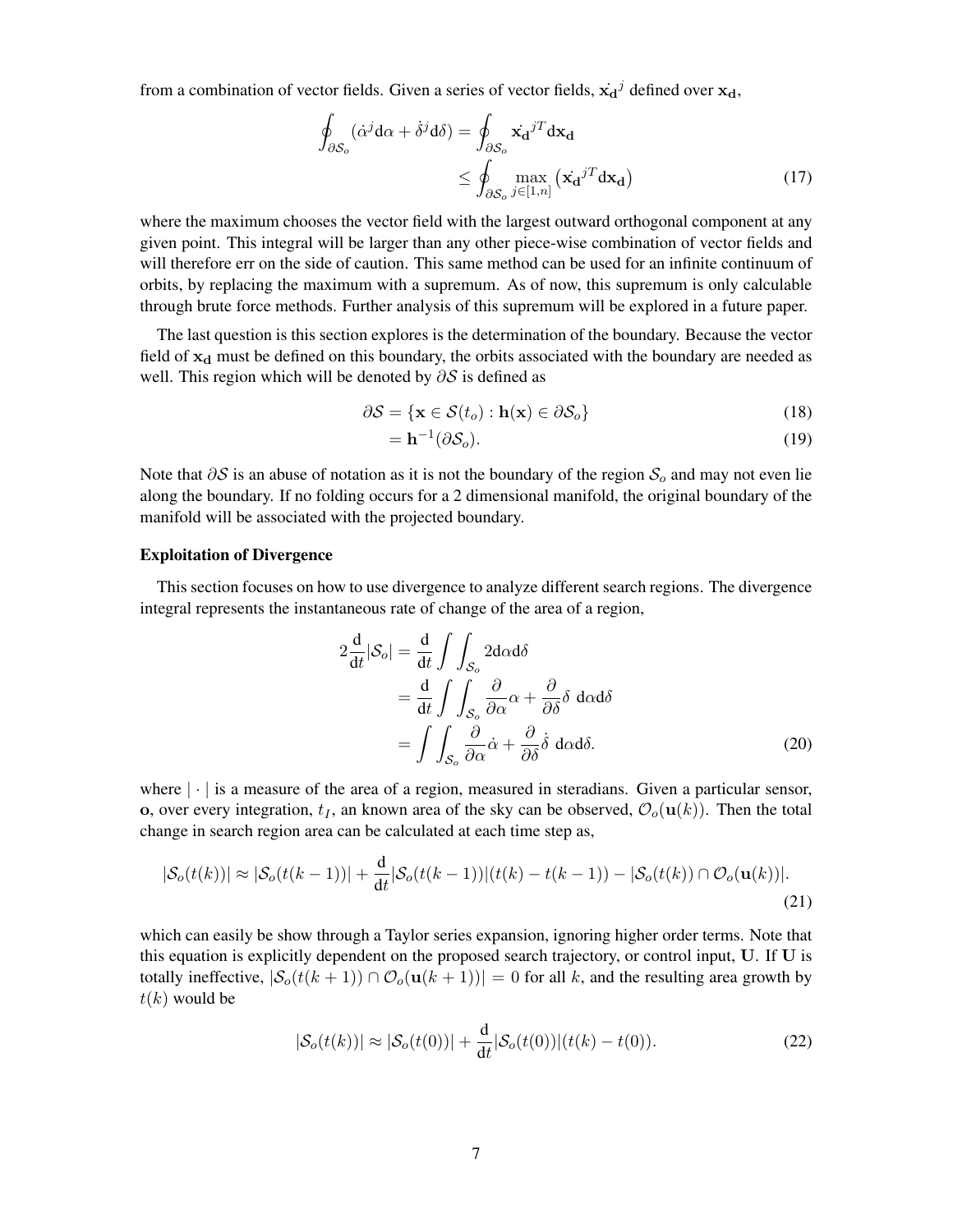In order to fully observe the search region, the requirement is then

<span id="page-7-0"></span>
$$
|S_o(t(0))| + \frac{d}{dt}|S_o(t(0))|(t(k) - t(0)) \le \sum_{k=1}^{N} |S_o(t(k)) \cap \mathcal{O}_o(\mathbf{u}(k))|
$$
 (23)

A simpler way to see this is, if in general  $|S_0(t(k))| \geq |S_0(t(k-1))|$ , the search problem does not close, while if  $|S_o(t(k))| < |S_o(t(k-1))|$  the problem closes. This provides a simple and efficient calculation for evaluating whether a search region is searchable. Furthermore, the amount the area changes each time step provides insight into approximately how long a search should take. This analysis is predicated on what is effectively a linearization on the expansion rate of the search region; if  $\frac{d}{dt} |S_o(t)|$  is not approximately constant over the interval  $t(0)$  to  $t(k)$ , then Equation [\(22\)](#page-6-0) does not hold. Orbit dynamics are non-linear are therefore the true solution can diverge from this approximation. This approximation will provide more utility for high altitude orbits such as the geostationary regime.

The partition divergence calculation gives a tool for defining short term high priority search areas. Over a lower divergence region, a region of higher divergence, given equal time, will expand into a larger, harder to search area. For example, in Figure [2,](#page-5-0) the region of high divergence on the left should be prioritized over the region of low divergence on the right.

It should be noted that the divergence method is probability distribution function (PDF) agnostic. When operating a pure set or a PDF whose effective boundaries are used to define a set, the method gives the same result. This is particularly relevant to admissible region theory, where a set is used to define a PDF. Divergence methods will operate identically on either representation of the admissible region, avoiding analytic confusion.

Search regions can become sufficiently large that a region extends out of the field of regard on an EOS. This may even extend to a ring of orbits around earth, or all of  $S(2)$ . In these cases, the total region divergence may no longer be a useful measure, but divergence of partitions is very much still a useful measure. Furthermore, these test cases often encounter the singularity in  $\alpha$  and  $\delta$  at the pole. The divergence integral is still defined and calculable, but care needs to be taken to take into account the non linearity of the space. The best way to handle this involves rotating the definition of  $\alpha = 0$  and  $\delta = 0$  so that the linearization is centered in whichever partition is being considered.

#### Time Optimal Cost Function

Typically, a search region has positive over all divergence, though there can exist cases where this may not be the case. Regardless, it can be easily checked for a given search region. Time optimal search is built on the assumption that sensor time is a valuable commodity, and the best way to optimally use a sensor is to spend as little time accomplishing a task as possible. The cost function is then the total time spent over the observation campaign,

$$
f_{time}(\boldsymbol{\alpha}, \boldsymbol{\delta}) = \sum_{k=1}^{N-1} [t_{I,k} + f_t(\alpha(k), \delta(k), \alpha(k+1), \delta(k+1))] + t_{I,N}
$$
(24)

The constraint is difficult to enforce directly as it depends upon the intersection of time varying sets. Instead it can be enforced as a penalty function

$$
f_{cost}(\boldsymbol{\alpha}, \boldsymbol{\delta}) = f_{time}(\boldsymbol{\alpha}, \boldsymbol{\delta}) + f_{penalty}(\boldsymbol{\alpha}, \boldsymbol{\delta}; \mathcal{S})
$$
\n(25)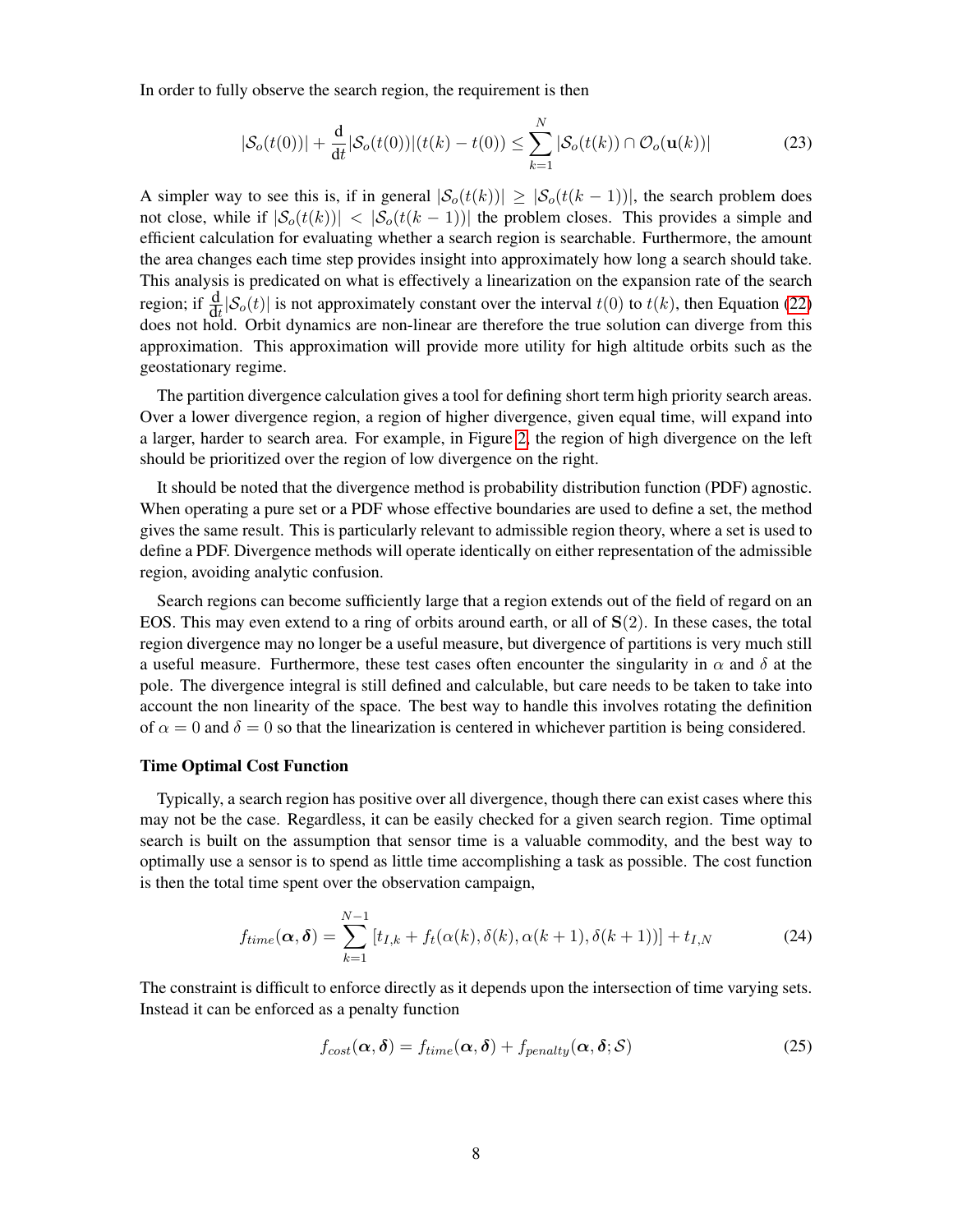Specifically, this is an exterior penalty function [\[15\]](#page-16-14); as the tasking scheme becomes inadmissible, a large cost is added to the function forcing the constraint to be enforced. Penalty functions have a known problem in that they can lead to inadmissible solutions to the optimization. The penalty function in practice is enforced with a discrete point wise approximation of the search space,  $S(t)$ , to approximate the percentage of the set contained in the observation,

$$
f_{penalty}(\alpha, \delta; \mathcal{S}) = c \, |\mathcal{S}(t(N))| \tag{26}
$$

keeping in mind that the search set is reduced in size at every time step, according to Equation [\(6\)](#page-3-1). The exterior penalty function includes a scaling parameter,  $c$ , which is typically increased as iterations of the optimization progress, to better assure the constraint is enforced.

#### Divergence Greedy Cost Function

Because of the computational difficulty of doing a full optimization a second optimization method is being proposed. This method is again based on the idea that search should be done quickly to make best use of a sensor. Furthermore, it is assumed that there is no PDF to define the location of an object, only a set. This is particularly relevant to follow up on an admissible region. Consider Equation [\(21\)](#page-6-1). At a given time step, k, the best control is the one which minimizes  $S<sub>o</sub>(t)$  for all time. This implies that the observed space should be as big as possible, but it also implies the divergence is as big as possible. By maximizing the divergence in the observed space, the rate of change of area at future time steps is minimized. This optimization can be solved at each time step, but is better posed in a finite time horizon manner. Again, assume a series of observations defined in Equation  $(5)$ , but assume further that the total number of observations, N defines a finite horizon over which the optimizer will search. A cost function which looks to search the largest area possible with the largest divergence possible would then be

$$
f_{Div} = -\sum_{k=1}^{N} \frac{\mathrm{d}}{\mathrm{d}t} |\mathcal{O}_o(\mathbf{u}(k)) \cap \mathcal{S}_o(t(k))|
$$
 (27)

keeping in mind that  $\mathcal{S}_o(k)$  changes each time step based on both dynamics and sections being removed by previous observations. Note that the total divergence is proportional to the area which is integrated over, so this cost function will prefer large, highly divergent regions.

## SIMULATION TEST RESULTS

#### Test Problem Results

The first basic problem that will be explored will be divorced from the dynamics of the handoff problem. Because the full time optimization is highly complex, it first tested on a simple problem. The problem on which the optimization will be tested first is coverage of a stationary area of the sky above a particular sensor. This could be thought of as a scan of an area for search and initial detection. The field of view of the sensor is 2 degrees and the space being searched is 4 degrees by 16 degrees. The results of this test can be seen in Figure [3.](#page-9-0)

The difficulty of the traveling salesman problem, implies that a true optimum is difficult to find. Keep in mind that the final goal of this optimization is to operate on trajectories with hundreds of observation. Because the optimization technique is highly stochastic, the final path is not repeatable. While stochasticity makes final solutions unpredictable, but is needed to avoid the plethora of local minima. Even with these caveats, the final trajectory finds good coverage.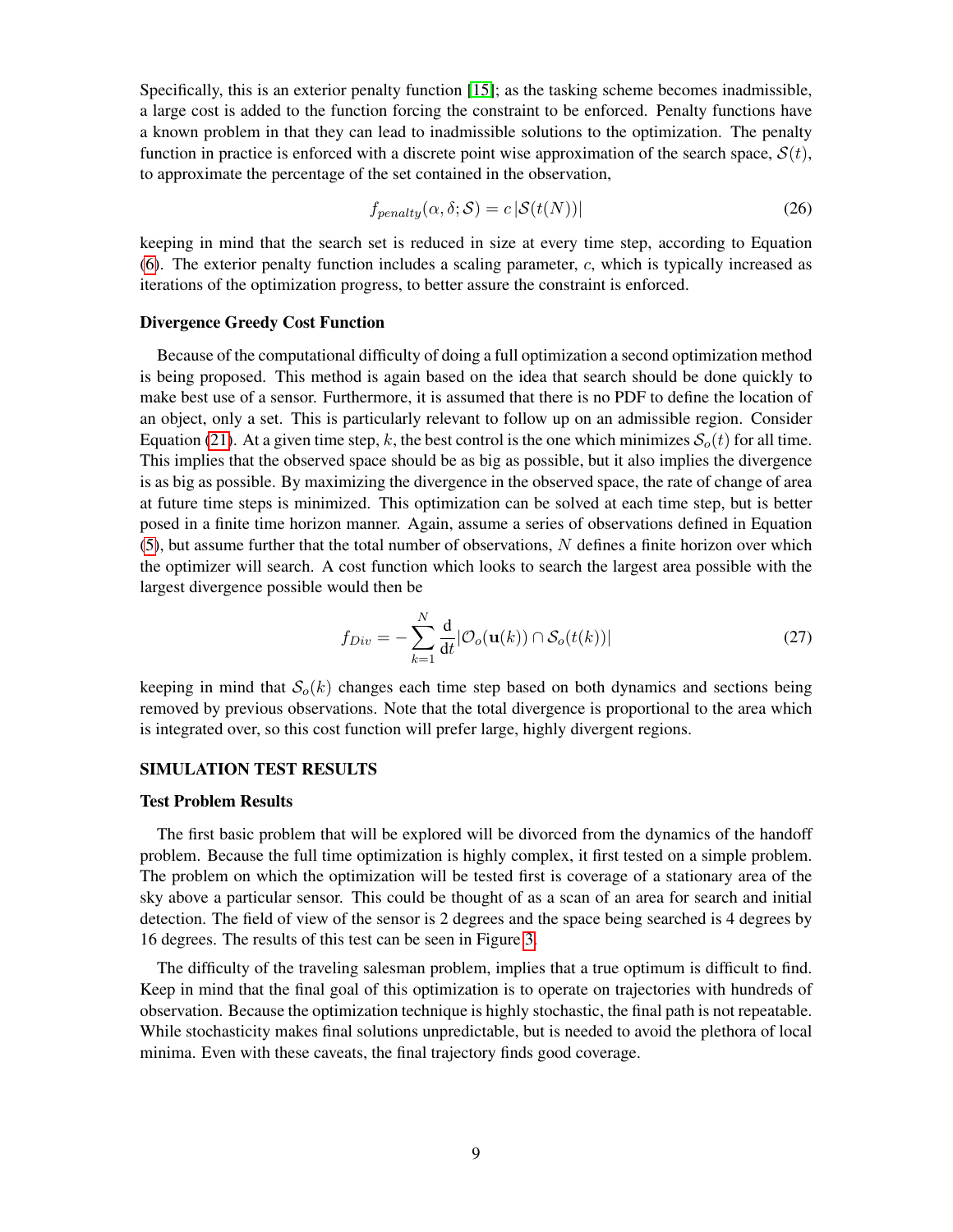

Figure 3. Trajectory before and after proposed optimization algorithm

<span id="page-9-0"></span>

<span id="page-9-1"></span>Figure 4. Geometry of first and second observers

#### Implementation Details

An initial detection is made by a space based sensor intended for search alone, as seen in Figure [4.](#page-9-1) The detection is determined to be high priority and follow-up is therefore needed. The detection consists of a series of unit vectors over a short period of time.

The initial short arc observation is used to create an admissible region. The admissible region is sampled by first generating random measurements from the uncertainties. For each sampled measurement, a respective admissible region is sampled to complete the particle. This is the uncertain formulation of an admissible region [\[16\]](#page-17-0). The admissible region is constrained with maximum energy, minimum radius of periapsis, maximum inclination of 90 degrees, and maximum eccentricity of 0.9.

In practice, the initial guess given to the optimization algorithm is extremely important. Local optima are dense, and it can be difficult for a search algorithm to make dramatic changes from initial conditions. Initial guesses have been set to intuitively good trajectories to begin with (such as a bisecting path) and lead to similar, but more optimal final trajectory (such as a zig zagging path). A variety of initial paths should be tried to fully explore the state space. This is a common procedure in simulated annealing; while the stochastic algorithm provides some design space exploration,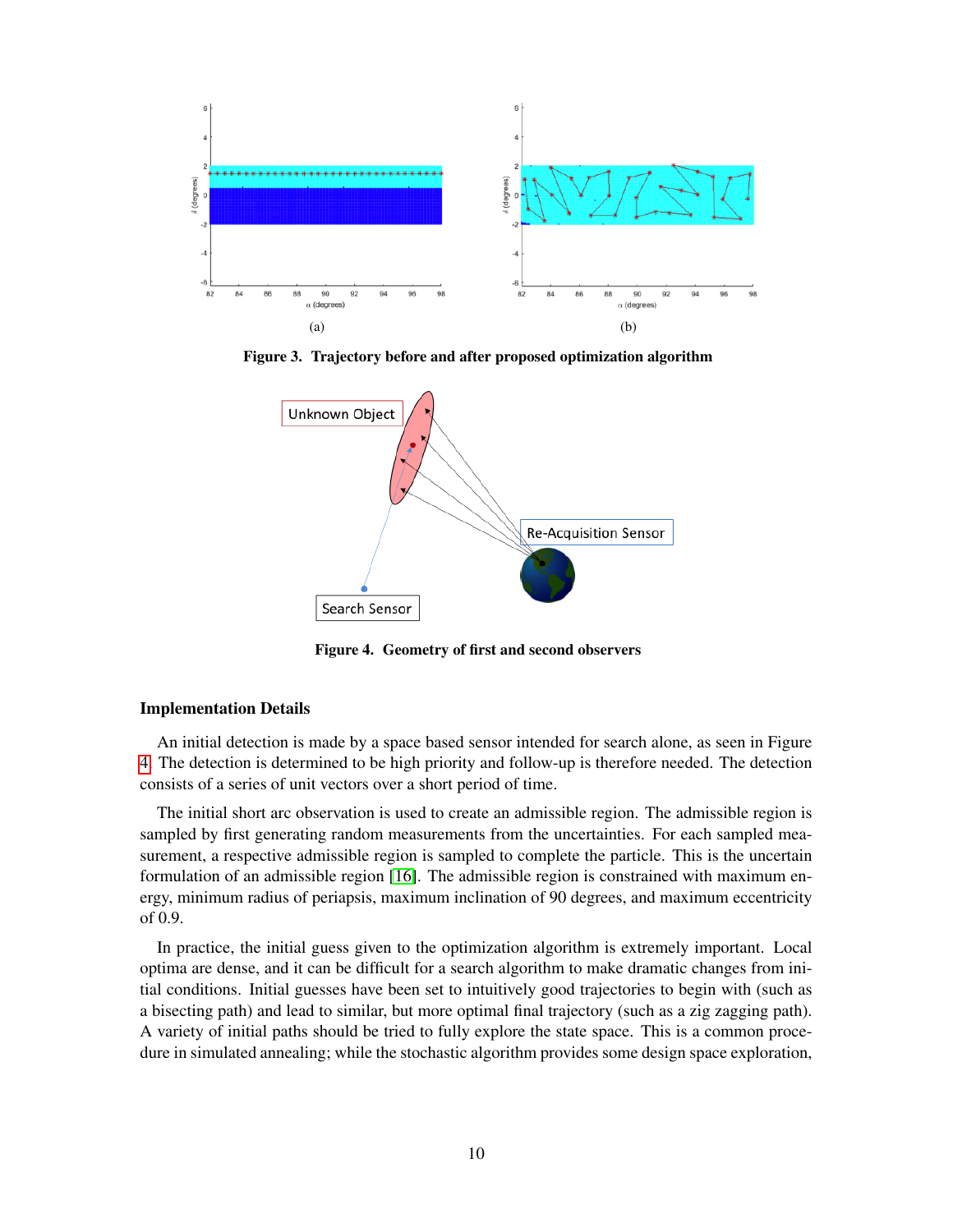multiple runs are needed with different initial conditions to allow acceptable exploration. Another observation from the variety of initial trajectories tried is that locations of high particle divergence should be searched before areas of low divergence. Areas of high divergence will take more observations to achieve full coverage, the longer an observer waits to take observations. Conversely, low divergence implies a lenience to delayed observations. This can be included in the initial trajectory to manually explore a part of the design space known to contain a good minimum.

The primary optimization technique used is simulated annealing. Because many of the trajectories consist of a large number of observations which all must be simultaneously optimized, each point along the trajectory is optimized individually. A loop cycles through each point along the trajectory, and a single iteration of simulated annealing is run on the point. This entire process is then run multiple times.

#### Space to Ground Handoff Test

A group of ground based observers are located at Maui,  $[20.80^\circ \text{ N}, 156.33^\circ \text{ W}]$ ,  $\mathbf{o}_2$ , while a space based observer,  $o_1$ , is located in the  $160^\circ$  W geostationary orbit slot. An unknown space object,  $x_{BSO}$ , located in the 130<sup>o</sup> W geostationary orbit slot, is first detected by the space based observer. The space based observer takes 5 measurements, each 1 second apart with Gaussian distributive noise with 1 arc second standard deviation. Two ground based observers are tasked with reacquiring the object based on the information in the measurements taken by the space based observers. Follow up sensors have a one degree by one degree field of view, and take  $t_1 = 10$ seconds to collect data in a certain area of the sky. The follow up observers are not allowed to attempt follow up until 1 hour has passed.

First, the observations from  $o_1$  need to be quantified as a set of possible orbits. This is done through admissible region theory, using a discrete point wise approximation, using 10,000 particles. Because there will be significant uncertainty in the measurement used for the admissible region, an uncertain admissible region is used [\[16\]](#page-17-0). The uncertain admissible region is generated by sampling particles from the measurement uncertainties, and sampling a single point from the respective admissible regions. The random samples from the admissible region are propagated over a sufficient time period to encompass the entire observation campaign, and results are saved at one second intervals. The cost function, when checking the observed particles of each observation, uses the propagated particles from the most recent iteration.

This particular test uses two collocated sensors for follow-up. The initial trajectory has both sensors observing at opposite ends of the search space and slewing toward the center. A preset number of 120 observations is set based on the approximate size of the search space.

Results from the optimization are shown in the Figure [5.](#page-11-0) As time progresses, the particles (and therefore search space) grows. The total observation time is around 10 minutes.

## Divergence Analysis of Search Region

The observers in this example have a one degree by one degree field of view, which is equal to approximately  $|O_0| = 3.0 \times 10^{-4}$  sr, while the integration time is 10 s. The total area of the region is  $|\mathcal{S}_o(0)| = 0.033$  sr, while the area rate of change, calculated using Green's Theorem, is d  $\frac{d}{dt}|\mathcal{S}_o(0)| = 6.0^{-6}$  sr per second. Over each time step

$$
|\mathcal{S}_o(t(k))| \approx |\mathcal{S}_o(t(k-1))| + 6.0^{-6} \frac{\text{sr}}{\text{s}} \times 10 \text{s} - 2 \times 3.0 \times 10^{-4} \text{sr}
$$
 (28)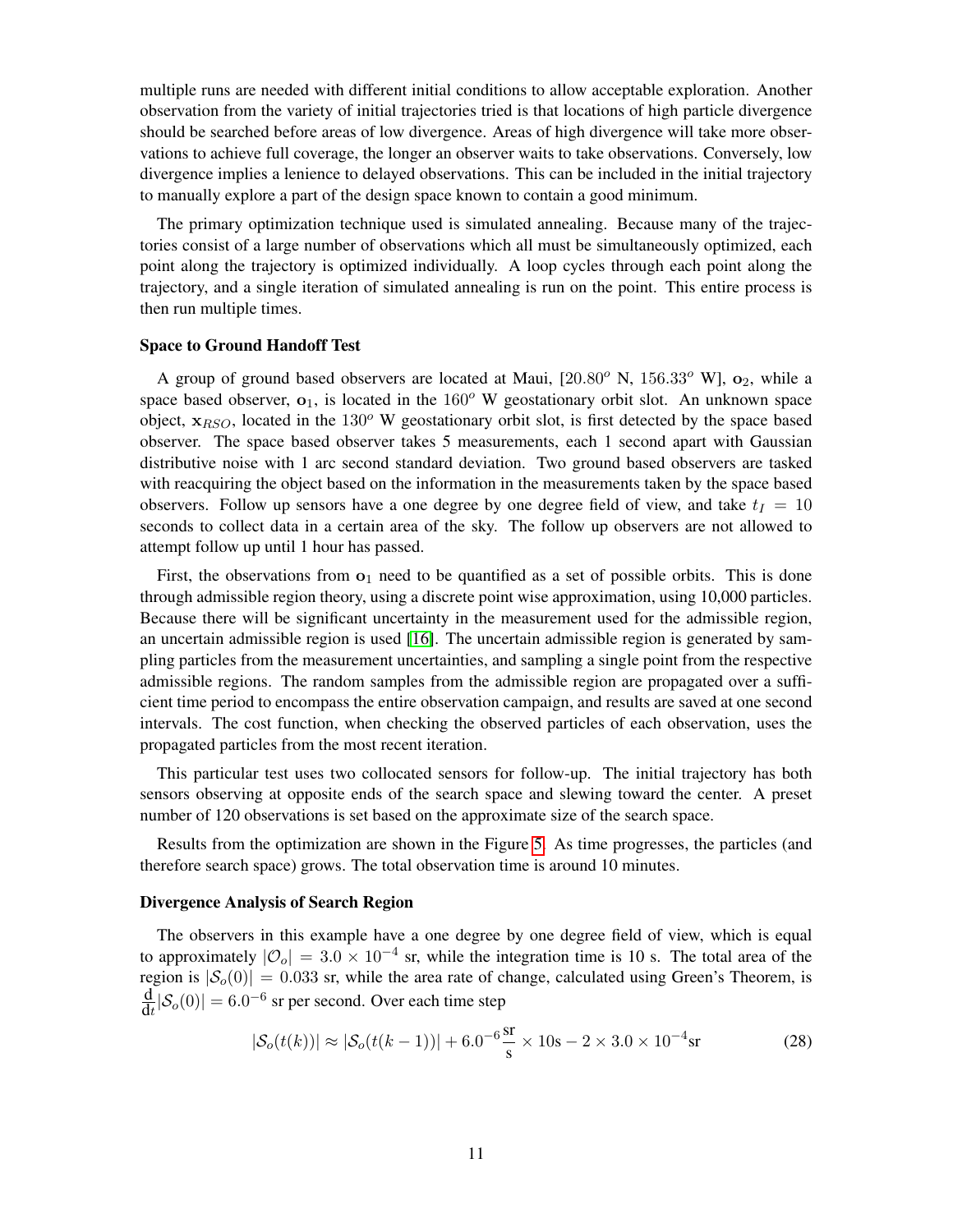

<span id="page-11-0"></span>Figure 5. Trajectory on expanding search space over time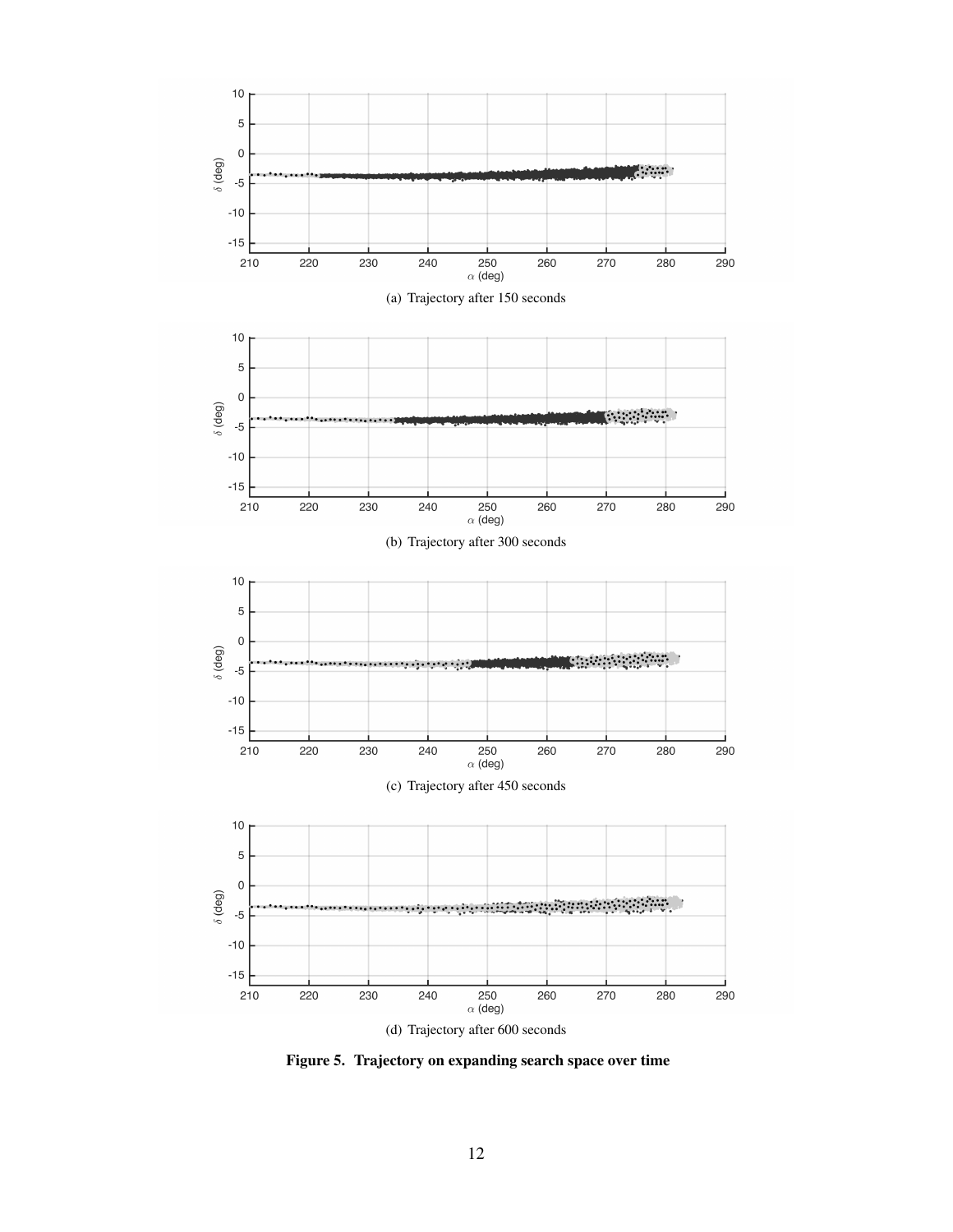

Figure 6. Local divergence of search region

|         | Offset          |       | inclination   Results Shown                |
|---------|-----------------|-------|--------------------------------------------|
| Table 3 | $30^o$          | $0^o$ | Percent coverage, expected campaign length |
| Table 2 | $60^o$          | $0^o$ | Percent coverage, expected campaign length |
| Table 4 | 10 <sup>o</sup> | $0^o$ | Follow-up time for $95\%$ coverage         |
| Table 5 | 10 <sup>o</sup> | $3^o$ | Follow-up time for $95\%$ coverage         |
| Table 6 | 10 <sup>o</sup> | 70    | Follow-up time for 95% coverage            |

<span id="page-12-1"></span><span id="page-12-0"></span>Table 1. Table of results included

Given the initial area of 0.033 sr, it should take approximately 60 timesteps to fully observe the region. The local regions of divergence are also analyzed across the search region. These local areas of divergence are plotted as a function of right ascension in Figure [6.](#page-12-0)

#### RESULTS FOR DIFFERENT SPACE BASED SENSOR HANDOFF SCENARIOS

A primary motivation of this work is to explore different space based sensor scenarios. A variety of simulations have been run to explore when follow-up is feasible or infeasible, and what type of follow-up times can be expected. This section presents several tables exploring follow up time and percent coverage. The results are shown over variable handoff times and tracklet lengths. The handoff time is the time between the first measurement in the initial tracklet and the first observation in the follow-up trajectory. The initial detection tracklet is a series of angles-only measurements 1 second apart, with 1 arc second standard deviation Gaussian noise. The tracklets are used to estimate the angular rates, with appropriate uncertainties.

This section presents results of both the percent coverage and expected number of follow up observations. In all cases the first observer is in the  $160^{\circ}$  W GEO slot geostationary orbit and the second follow-up observer is located on Maui,  $[20.80^{\circ}$  N,  $156.33^{\circ}$  W]. The unknown space object is in a geostationary orbit, but the exact slot and inclination is altered between test cases, in order to explore the effect of geometry. The offset of the unknown object is measured in degrees east of the 160 W GEO slot. For inclined orbits, the unknown object is assumed to be at the ascending node of its orbit. Table [1](#page-12-1) details the results included in this section.

#### Varying Range

The first set of results looks at the percent coverage achieved by two  $1 \times 1$  degree field of view sensors over a 300 observation campaign. The campaign takes around 25 minutes for all test cases. 300 observations may be more or less observations than needed, but using the same number for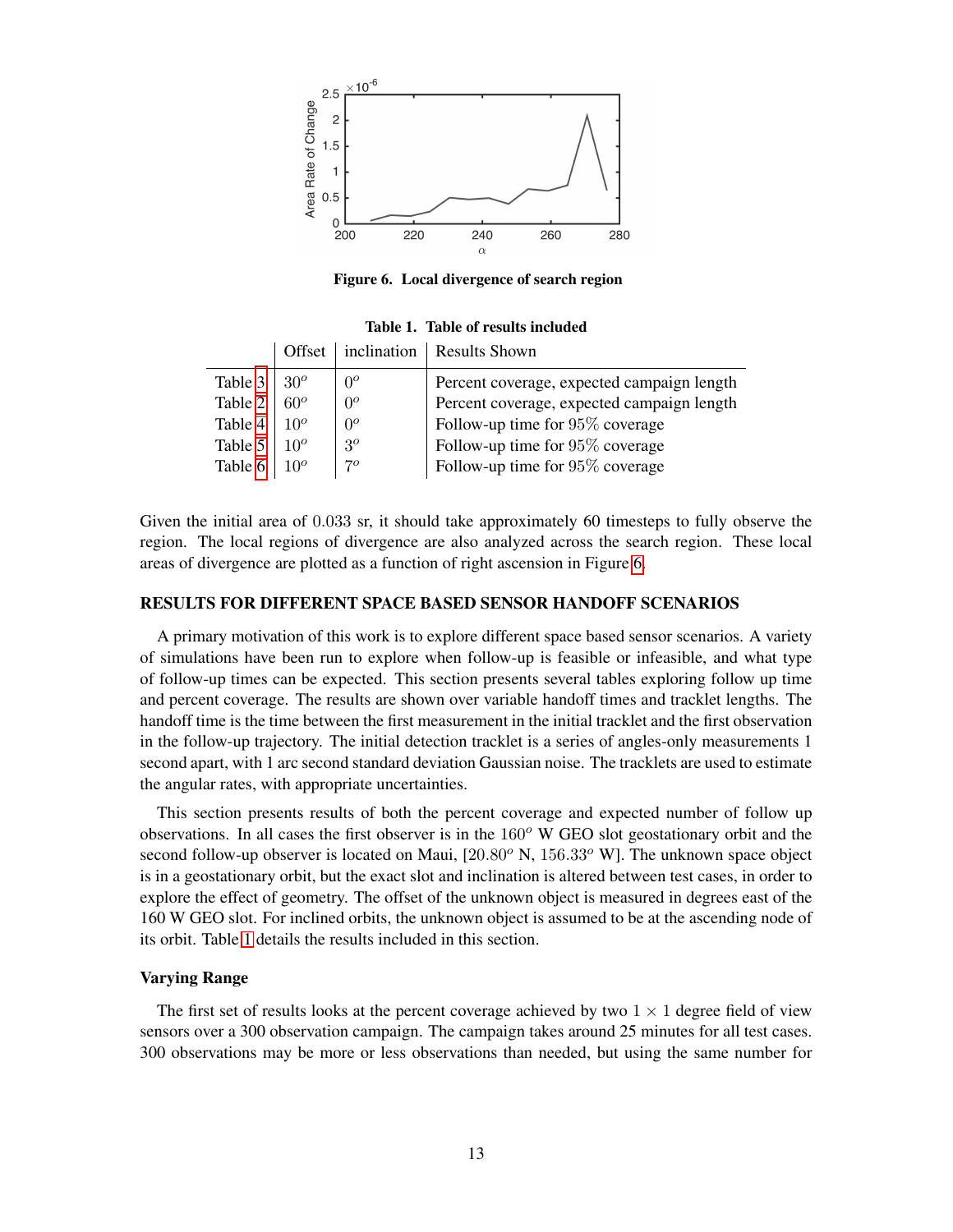|                |                   | 3 Obs         | 5 Obs      | 7 Obs         | $9 \, Obs$   | $11 \, \text{Obs}$ |
|----------------|-------------------|---------------|------------|---------------|--------------|--------------------|
| Time           | $60 \text{ min}$  | $89\%$ , 244  | 98.5%, 90  | $100\%$ , 54  | $100\%$ , 40 | 100%, 33           |
|                | $90 \text{ min}$  | 72.5%, 458    | 93.5%, 155 | $98\%$ , $96$ | 98.5%, 74    | $99\%$ , 62        |
| $\rm{Handoff}$ | $120 \text{ min}$ | $63\%$ , 1176 | 81.5%, 267 | 91%, 157      | 92%, 125     | 94%, 110           |
|                | $150 \text{ min}$ | 21.5%, N/A    | 57.5%, 601 | 55.5%, 317    | 53.5%, 228   | 53%, 208           |
|                | $180 \text{ min}$ | $15\%$ , N/A  | 35.5%, N/A | $38\%$ , N/A  | 34%, 1287    | 34%, 239           |
|                |                   |               |            |               |              |                    |

Table 2. Two observers, 300 observations, GEO to GEO, 60 degrees offset

<span id="page-13-1"></span>Number of observations in initial detection tracklet

<span id="page-13-0"></span>Table 3. Two observers, 300 observations, GEO to GEO, 30 degree offset

|         |                   | Number of observations in initial detection tracklet |            |             |             |            |  |
|---------|-------------------|------------------------------------------------------|------------|-------------|-------------|------------|--|
|         |                   | 3 Obs                                                | 5 Obs      | 7 Obs       | $9 \, Obs$  | 11 Obs     |  |
| Time    | $60 \text{ min}$  | 97%, 143                                             | 99.5%, 54  | $99\%$ , 34 | $99\%$ , 25 | 99.5%, 20  |  |
|         | $90 \text{ min}$  | 90.5%, 256                                           | 99.5%, 96  | 99.5%, 59   | 99.5%, 45   | 99.5%, 38  |  |
|         | $120 \text{ min}$ | 80.5%, 470                                           | 95.5%, 151 | 98%, 98     | 99%, 77     | 99%, 67    |  |
| Handoff | $150 \text{ min}$ | $61\%$ , 1680                                        | 84.2%, 262 | 86.5%, 172  | 91%, 133    | 93.5%, 117 |  |
|         | $180 \text{ min}$ | 39.5%, N/A                                           | 38.5%, N/A | 49.5%, 559  | 53.5%, 337  | 56.5%, 268 |  |

every case makes the results more comparable. The optimization was run for a fixed number of iterations with the same parameters for every case (the stochastic optimization typically means true convergence never occurs). The first set of results are displayed in terms of percent coverage, which is calculated as the percentage of particles observed by the final trajectory. The second set of results are displayed in terms of minimum number of observations, as calculated via Equation [\(23\)](#page-7-0). Results should be treated as initial findings, as with a better optimization method with variable numbers of observations should perform better in certain test cases.

Tables [2](#page-13-1) and [3](#page-13-0) all look at a two-observer follow-up with an offset of 60 and 30 degrees. These tables are an examination of what is possible given a certain number of sensors and certain amount of time. As one would expect, feasibility improves with lower initial uncertainty and shorter handoff times. Results showing 95% coverage or more imply that full coverage is possible, while results under 50% coverage are typically indicative of a search space diverging faster than a sensor can search. These results align with the predicted campaign length; the linearization used in Equations [\(23\)](#page-7-0) is not reliable after the 300 observation campaign. An interesting result of this analysis is, assuming the short arc assumption holds, more observations in the initial tracklet give diminishing gains after a certain point.

#### Varying Inclination

 $\overline{\phantom{a}}$ 

The second set of results looks at the total time necessary to achieve 95% coverage of the search space. These results again use two follow-up observers, both with a  $1 \times 1$  degrees field of view. The offset is set at 10<sup>o</sup> for this entire section. These results primarily look at the effect of inclination on total campaign length. Specifically, the inclination of the unknown space object is varied while keeping the initial position fixed. The results shown in Tables [4,](#page-14-0) [5,](#page-14-1) and [6](#page-14-2) correspond to zero, three, and seven degrees inclination.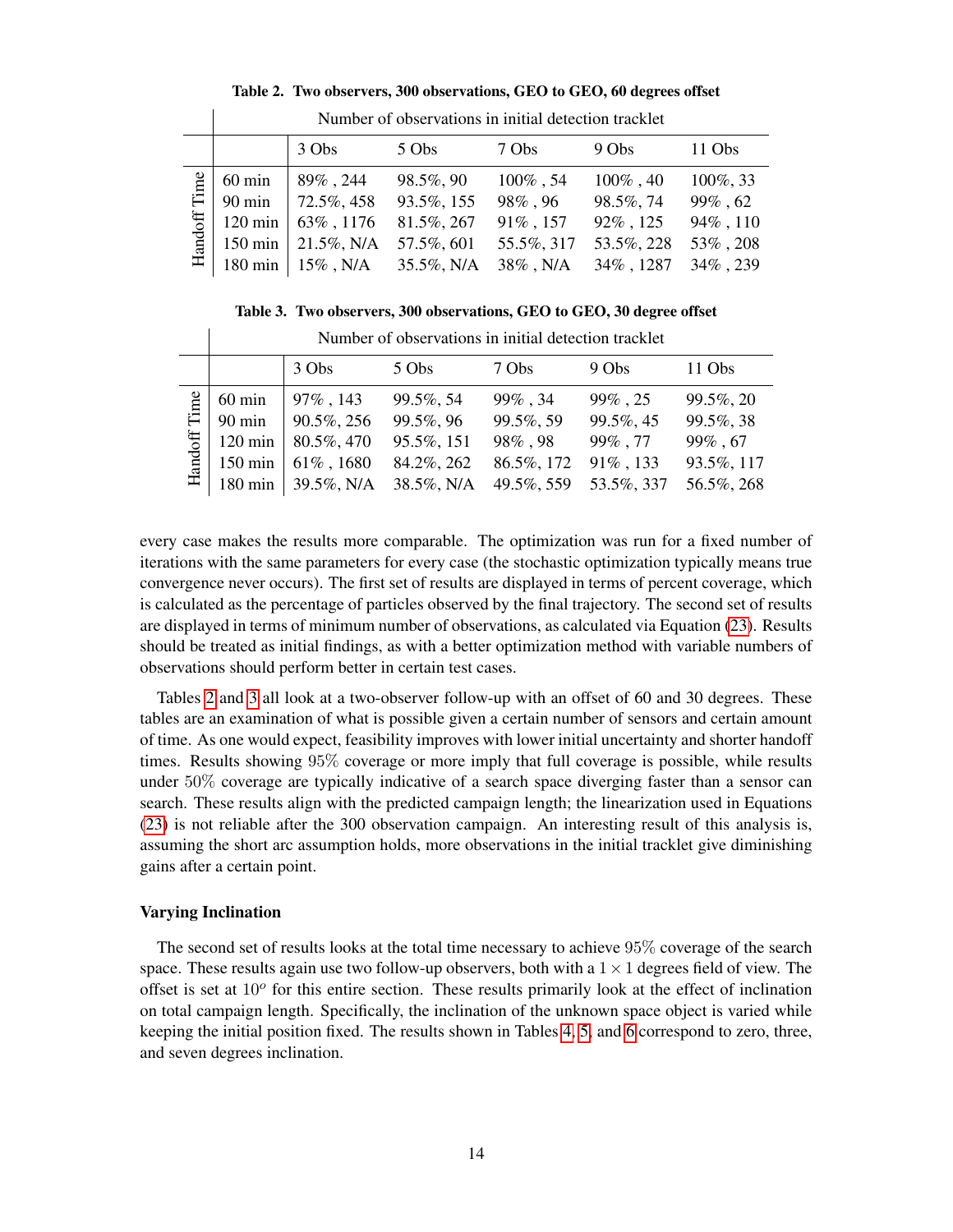<span id="page-14-0"></span>

|              | Number of observations in initial detection tracklet |  |                                                                                                   |                                      |                                                    |  |
|--------------|------------------------------------------------------|--|---------------------------------------------------------------------------------------------------|--------------------------------------|----------------------------------------------------|--|
|              |                                                      |  | 3 Obs 5 Obs 7 Obs 9 Obs 11 Obs                                                                    |                                      |                                                    |  |
| Handoff Time | $90 \text{ min}$<br>$120 \text{ min}$                |  | $30 \text{ min}$ 7 min 5 min 5 min 5 min 5 min<br>60 min $\Big  16$ min 6.5 min 6 min 6 min 6 min | $14 \text{ min}$ 7.5 min 7 min 6 min | $16 \text{ min}$ $12 \text{ min}$ $10 \text{ min}$ |  |

Table 4. Time for follow-up, two observers, GEO to GEO, 10 degrees difference, 0 degrees inclination

 $\overline{1}$ 

 $\mathbb{R}$ 

Table 5. Time For follow-up, two observers, GEO to GEO, 10 degree difference, 3 degrees inclination

<span id="page-14-1"></span>

| 3 Obs 5 Obs 7 Obs 9 Obs 11 Obs                                                                                                                                     |                     |  |  |  |  |  |           |
|--------------------------------------------------------------------------------------------------------------------------------------------------------------------|---------------------|--|--|--|--|--|-----------|
|                                                                                                                                                                    |                     |  |  |  |  |  |           |
| $30 \text{ min}$ 7.5 min 5 min 5 min 5 min 5 min<br>60 min   17 min 7 min 5.5 min 5 min 6 min<br>90 min $  > 17$ min 11 min 7 min 6 min 6 min<br>$120 \text{ min}$ | <b>Iandoff</b> Time |  |  |  |  |  | $>17$ min |

Number of observations in initial detection tracklet

<span id="page-14-2"></span>Table 6. Time for follow-up, two observers, GEO to GEO, 10 degree difference, 7 degree inclination

Number of observations in initial detection tracklet

|  |  | 3 Obs 5 Obs 7 Obs 9 Obs 11 Obs                                                                                                                                                                                                                                                                                                                                                   |  |
|--|--|----------------------------------------------------------------------------------------------------------------------------------------------------------------------------------------------------------------------------------------------------------------------------------------------------------------------------------------------------------------------------------|--|
|  |  | $\begin{array}{c ccccc}\n\underbrace{\overset{\mathsf{def}}{\mathsf{gen}}} & 30 \text{ min} & 8 \text{ min} & 6 \text{ min} & 6 \text{ min} & 6 \text{ min} & 6 \text{ min} \\ 60 \text{ min} & \sim & 9 \text{ min} & 7.5 \text{ min} & 7 \text{ min} & 7 \text{ min} \\ \hline\n\text{reg} & 90 \text{ min} & & \sim & & \sim & \\ \text{eff} & & & & & \sim & \\ \end{array}$ |  |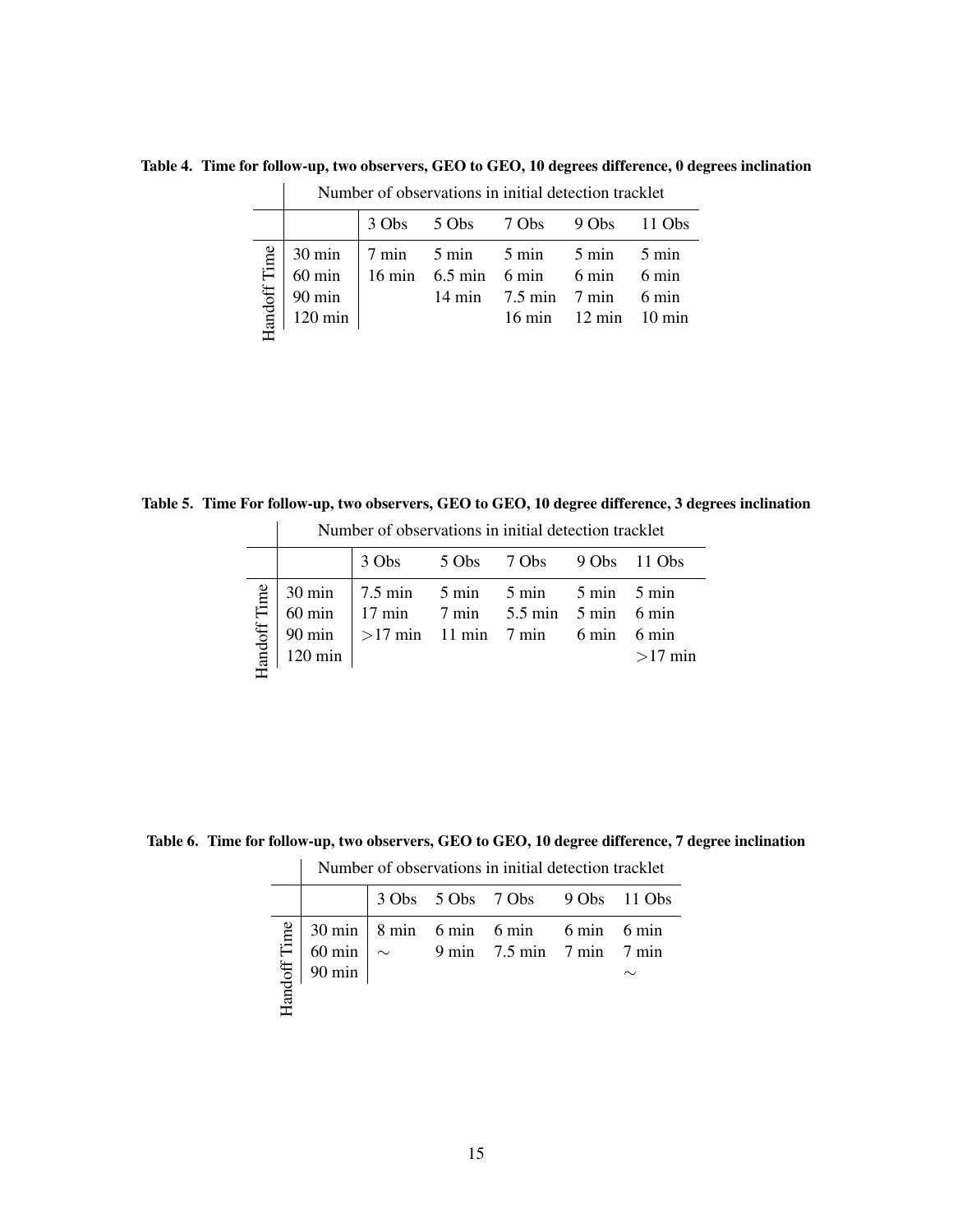#### **CONCLUSION**

#### Intuitive Concepts and Conclusions

The first major result the paper shows is geometry is key in enabling feasibility of handoff and follow-up. In particular the key is to avoid hypothesis orbits at low altitudes. Typically, hypothesis orbits at high altitudes have low accelerations and therefore diverge slowly, while low altitudes almost always have high accelerations and diverge quickly. This is why all examples use a GEO observer and GEO target, as the line of site creates only orbits at high altitude. Inclination also leads to high divergence. More specifically, if the initial observer and target are out of plane with each other, the hypotheses tend to diverge more quickly. This is because the plane of the orbit is less well understood. These results are intuitive and unsurprising.

Even with perfect knowledge of the initial short arc measurement, and a therefore perfectly known admissible region (no uncertainties), the dynamics of the different admissible orbits will diverge after sufficient time. This implies that taking extra measurements does very little to help reacquisition after sufficiently low uncertainties have been achieved. This also implies that for a given geometry, there exists a handoff time after which reacquisition is fruitless.

Divergence provides a measure of the spread of a set. This tool provides a useful method for analyzing regions of the sky, and further work should be done to tie in divergence with search optimization.

#### Limitations of Method

As mentioned above, the relative geometry of initial observer and unknown space object is immensely important to follow-up. Because these factors are largely out of the operator's control, this makes mission planning difficult. However region divergence provides an efficient method to predict this.

For LEO based observers, full coverage is practically impossible without instantaneous handoff. Typically, some feasible hypotheses will exist in a range of orbits in LEO all of which will quickly circle the earth while the hypotheses at GEO will stay stationary with respect to the surface of the earth.

Sufficient uncertainty can make re-acquisition impossible, but for reasonable uncertainty levels, this is less of a concern than other factors. A sufficiently long handoff time exists for all cases, past which reacquisition is impossible. In best case scenario, full coverage search can still require extensive search time. There is no way to get around this for many of the scenarios considered, if full coverage is the goal.

## Opportunities for Future Work

This section describes results which appear to be possible based on the work presented, but are not included in this paper. Results in certain cases are promising enough to show the utility of space based sensors for domain awareness. Geometries do exist which allow handoff in an efficient manner, and design work can be done to make these geometries more abundant. There is therefore an opportunity to further explore SSA mission concepts using this work.

This work could provide high utility with an ability to define high priority subspaces. Instead of attempting to perform a full space search, sub-regions can be defined based on, for example, conjunction analysis. This may lead to opportunities to obtain search regions which can more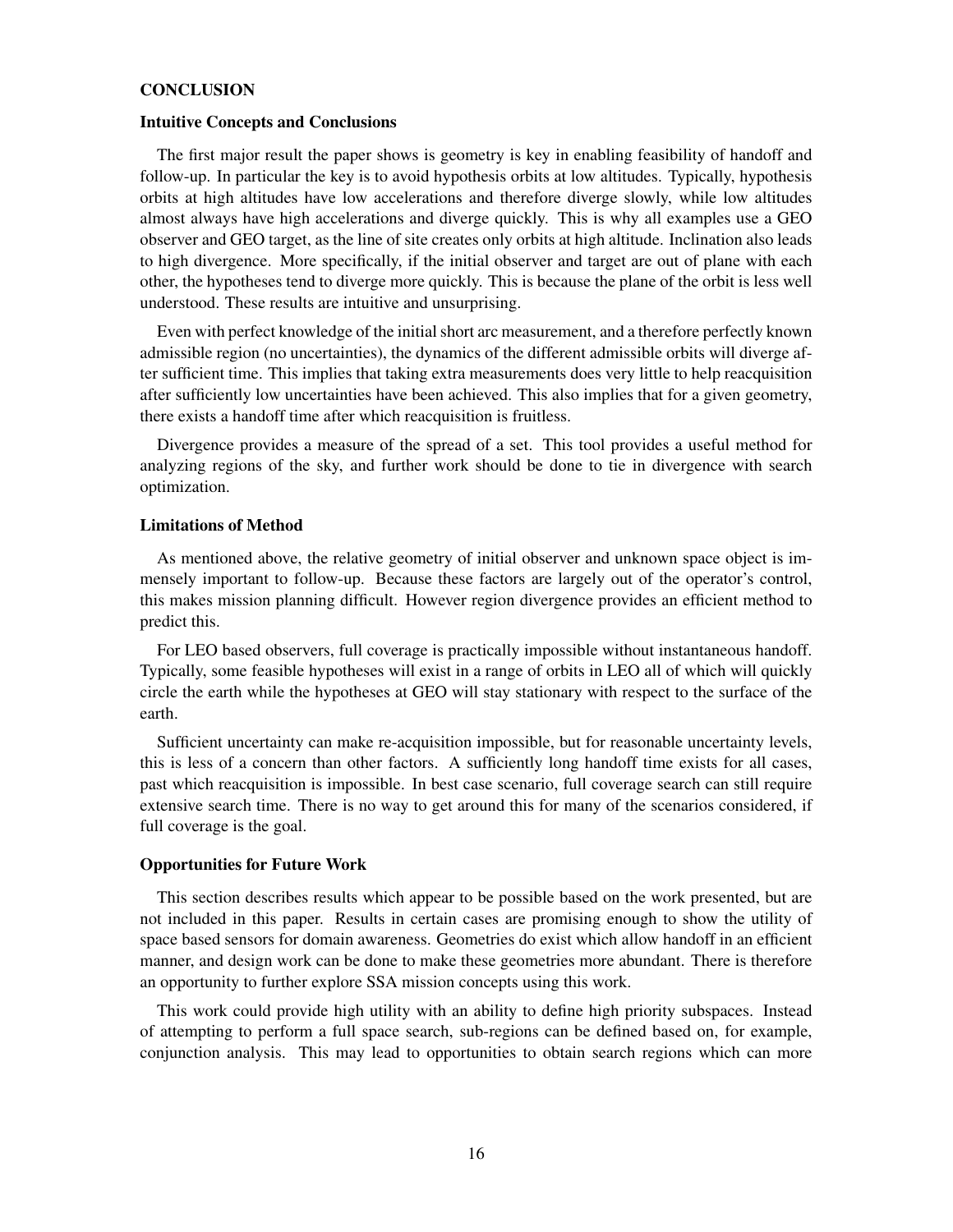feasibly be searched. Further applications are possible by utilizing new and different ways to define a search space.

#### ACKNOWLEDGMENT

This research was conducted with Government support under and awarded by DoD, Air Force Office of Scientific Research, National Defense Science and Engineering Graduate (NDSEG) Fellowship, 32 CFR 168a. We would like to acknowledge and thank the Air Force Research Laboratory Scholars Program for supporting this project. I also need to thank my fellow graduate students at Georgia Tech, particularly Andris Jaunzemis and Johnny Worthy. Grad school can not be conquered alone.

#### REFERENCES

- <span id="page-16-1"></span>[1] Ossama Omar Abdelkhalik, Daniele Mortari, and John L Junkins. Space surveillance with star trackers. part ii: Orbit estimation. In *Space Flight Mechanics Meeting Conference*, 2006.
- <span id="page-16-0"></span>[2] Travis Blake. Space domain awareness (sda). Technical report, DTIC Document, 2011.
- <span id="page-16-7"></span>[3] Kyle J DeMars and Moriba K Jah. Probabilistic initial orbit determination using gaussian mixture models. *Journal of Guidance, Control, and Dynamics*, 36(5):1324–1335, 2013.
- <span id="page-16-6"></span>[4] Kyle J DeMars, Moriba K Jah, and Paul W Schumacher. Initial orbit determination using short-arc angle and angle rate data. *Aerospace and Electronic Systems, IEEE Transactions on*, 48(3):2628–2637, 2012.
- <span id="page-16-2"></span>[5] R S Erwin, P Albuquerque, S K Jayaweera, and I Hussein. Dynamic sensor tasking for space situational awareness. In *Proceedings of the 2010 American Control Conference*. Institute of Electrical & Electronics Engineers (IEEE), jun 2010. URL: <http://dx.doi.org/10.1109/acc.2010.5530989>, [doi:10.1109/acc.2010.5530989](http://dx.doi.org/10.1109/acc.2010.5530989).
- <span id="page-16-11"></span>[6] Gregory Gutin and Abraham P. Punnen, editors. *The Traveling Salesman Problem and Its Variations*. Springer US, 2007. URL: <http://dx.doi.org/10.1007/b101971>, [doi:10.1007/](http://dx.doi.org/10.1007/b101971) [b101971](http://dx.doi.org/10.1007/b101971).
- <span id="page-16-9"></span>[7] T Hobson, I Clarkson, Travis Bessell, Mark Rutten, Neil Gordon, Nicholas Moretti, and Brittany Morreale. Catalogue creation for space situational awareness with optical sensors. In *Advanced Maui Optical and Space Surveillance Technologies Conference*, 2016.
- <span id="page-16-10"></span>[8] T Hobson, N Gordon, I Clarkson, Mark Rutten, and T Bessell. Dynamic steering for improved sensor autonomy and catalogue maintenance. In *Advanced Maui Optical and Space Surveillance Technologies Conference, Wailea, HI*, 2014.
- <span id="page-16-5"></span>[9] Tyler A. Hobson and I. Vaughan L. Clarkson. A particle-based search strategy for improved space situational awareness. In *2013 Asilomar Conference on Signals, Systems and Computers*. Institute of Electrical & Electronics Engineers (IEEE), nov 2013. URL: [http://dx.doi.org/10.1109/](http://dx.doi.org/10.1109/acssc.2013.6810418) [acssc.2013.6810418](http://dx.doi.org/10.1109/acssc.2013.6810418), [doi:10.1109/acssc.2013.6810418](http://dx.doi.org/10.1109/acssc.2013.6810418).
- <span id="page-16-4"></span>[10] A Jaunzemis, M Holzinger, and M Jah. Evidence-based sensor tasking for space domain awareness. In *Advanced Maui Optical and Space Surveillance Technologies Conference*, 2016.
- <span id="page-16-13"></span>[11] S. Kirkpatrick, C. D. Gelatt, and M. P. Vecchi. Optimization by simulated annealing. *Science*, 220(4598):671–680, may 1983. URL: [http://dx.doi.org/10.1126/science.220.4598.](http://dx.doi.org/10.1126/science.220.4598.671) [671](http://dx.doi.org/10.1126/science.220.4598.671), [doi:10.1126/science.220.4598.671](http://dx.doi.org/10.1126/science.220.4598.671).
- <span id="page-16-8"></span>[12] Andrea Milani, Giovanni F Gronchi, Mattia de'Michieli Vitturi, and Zoran Knežević. Orbit determination with very short arcs. i admissible regions. *Celestial Mechanics and Dynamical Astronomy*, 90(1-2):57–85, 2004.
- <span id="page-16-12"></span>[13] Brad Sease, Kevin Schmittle, and Brien Flewelling. Multi-observer resident space object discrimination and ranging. In *AAS/AIAA Space Flight Mechanics Meeting*, 2015.
- <span id="page-16-3"></span>[14] Z. Sunberg, S. Chakravorty, and R. Erwin. Information space sensor tasking for space situational awareness. In *2014 American Control Conference*. Institute of Electrical and Electronics Engineers (IEEE), jun 2014. URL: <http://dx.doi.org/10.1109/acc.2014.6858922>, [doi:](http://dx.doi.org/10.1109/acc.2014.6858922) [10.1109/acc.2014.6858922](http://dx.doi.org/10.1109/acc.2014.6858922).
- <span id="page-16-14"></span>[15] Garret N. Vanderplaats. Multidiscipline design optimization. *Applied Mechanics Reviews*, 41(6):257, jun 1988. URL: <http://dx.doi.org/10.1115/1.3151897>, [doi:10.1115/1.3151897](http://dx.doi.org/10.1115/1.3151897).